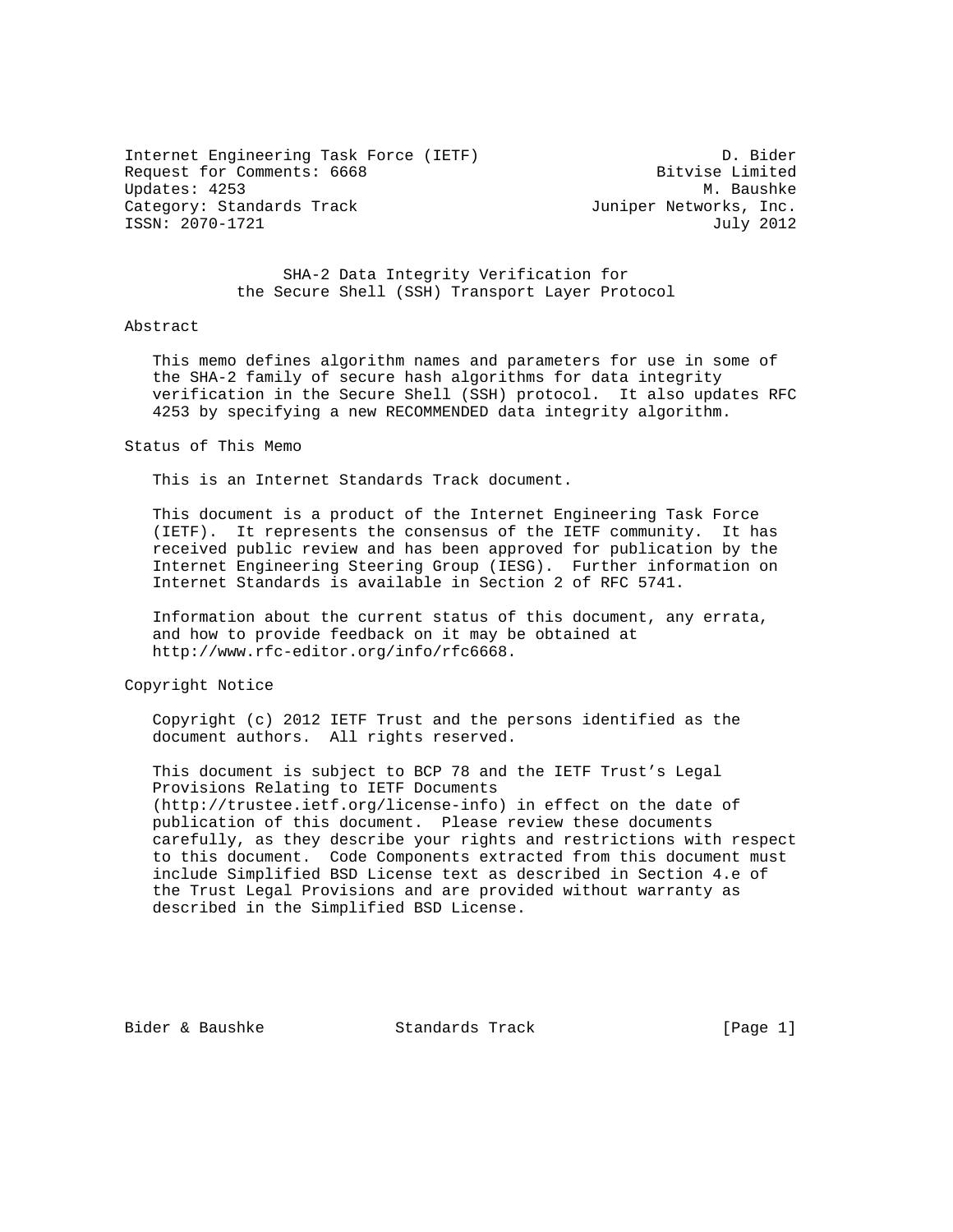1. Overview and Rationale

 The Secure Shell (SSH) [RFC4251] is a very common protocol for secure remote login on the Internet. Currently, SSH defines data integrity verification using SHA-1 and MD5 algorithms [RFC4253]. Due to recent security concerns with these two algorithms ([RFC6194] and [RFC6151], respectively), implementors and users request support for data integrity verification using some of the SHA-2 family of secure hash algorithms.

## 1.1. Requirements Terminology

 The key words "MUST", "MUST NOT", "REQUIRED", "SHALL", "SHALL NOT", "SHOULD", "SHOULD NOT", "RECOMMENDED", "MAY", and "OPTIONAL" in this document are to be interpreted as described in [RFC2119].

2. Data Integrity Algorithms

 This memo adopts the style and conventions of [RFC4253] in specifying how the use of new data integrity algorithms are indicated in SSH.

The following new data integrity algorithms are defined:

| $hmac - sha2-256$ | RECOMMENDED | $HMAC-SHA2-256$<br>(digest length = 32 bytes,<br>$key$ length = 32 bytes)   |
|-------------------|-------------|-----------------------------------------------------------------------------|
| $hmac - sha2-512$ | OPTIONAL    | $HMAC-SHA2-512$<br>$(digest length = 64 bytes,$<br>$key$ length = 64 bytes) |

## Figure 1

 The Hashed Message Authentication Code (HMAC) mechanism was originally defined in [RFC2104] and has been updated in [RFC6151].

 The SHA-2 family of secure hash algorithms is defined in [FIPS-180-3].

 Sample code for the SHA-based HMAC algorithms are available in [RFC6234]. The variants, HMAC-SHA2-224 and HMAC-SHA2-384 algorithms, were considered but not added to this list as they have the same computational requirements of HMAC-SHA2-256 and HMAC-SHA2-512, respectively, and do not seem to be much used in practice.

Bider & Baushke Standards Track [Page 2]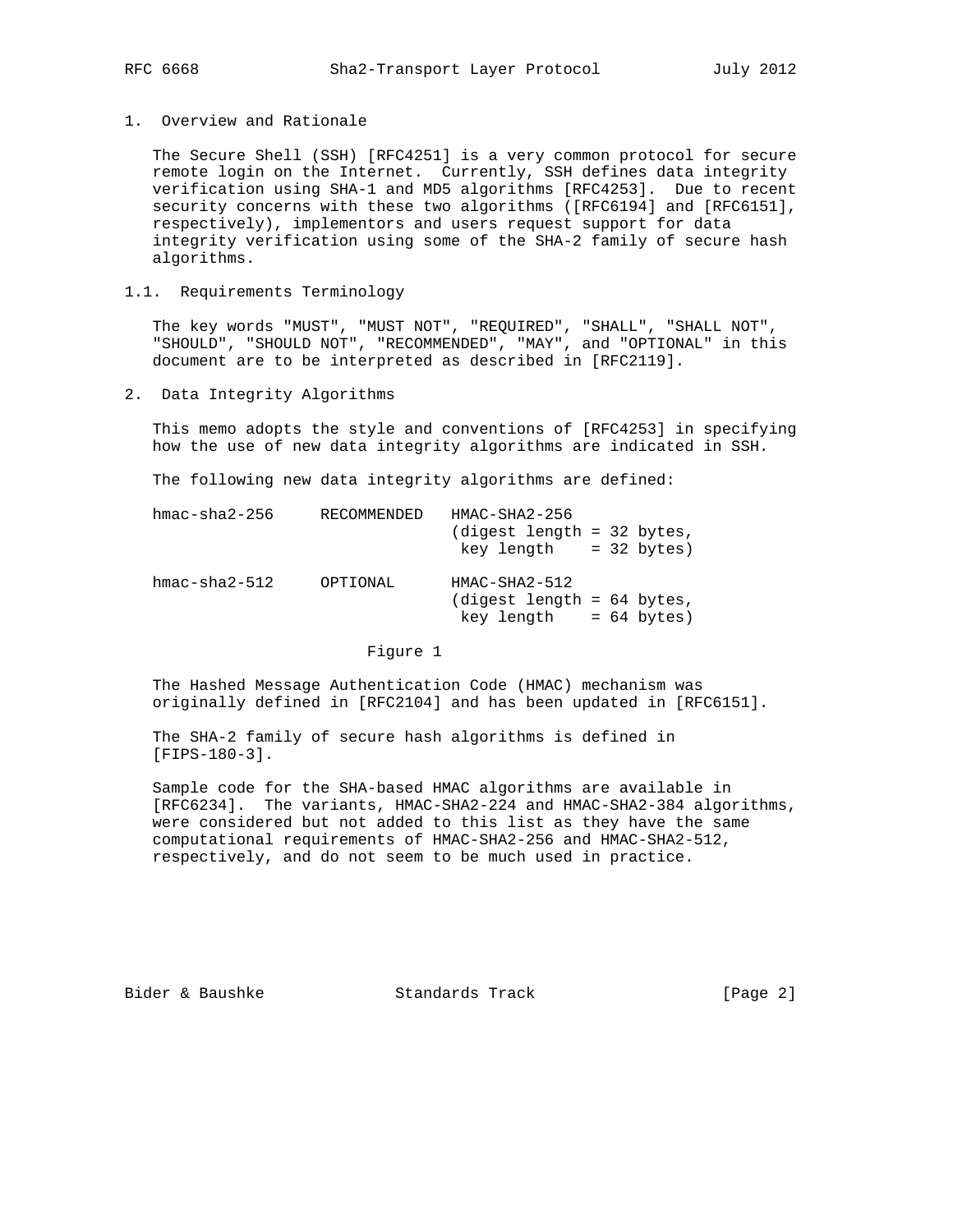Test vectors for use of HMAC with SHA-2 are provided in [RFC4231]. Users, implementors, and administrators may choose to put these new MACs into the proposal ahead of the REQUIRED hmac-sha1 algorithm defined in [RFC4253] so that they are negotiated first.

3. IANA Considerations

 This document augments the MAC Algorithm Names in [RFC4253] and [RFC4250].

 IANA has updated the "Secure Shell (SSH) Protocol Parameters" registry with the following entries:

| MAC Algorithm Name | Reference | Note      |
|--------------------|-----------|-----------|
| hmac-sha2-256      | RFC 6668  | Section 2 |
| hmac-sha2-512      | RFC 6668  | Section 2 |

Figure 2

4. Security Considerations

 The security considerations of RFC 4253 [RFC4253] apply to this document.

 The National Institute of Standards and Technology (NIST) publications: NIST Special Publication (SP) 800-107 [800-107] and NIST SP 800-131A [800-131A] suggest that HMAC-SHA1 and HMAC-SHA2-256 have a security strength of 128 bits and 256 bits, respectively, which are considered acceptable key lengths.

 Many users seem to be interested in the perceived safety of using the SHA2-based algorithms for hashing.

## 5. References

5.1. Normative References

[FIPS-180-3]

 National Institute of Standards and Technology (NIST), United States of America, "Secure Hash Standard (SHS)", FIPS PUB 180-3, October 2008, <http://csrc.nist.gov/ publications/fips/fips180-3/fips180-3\_final.pdf>.

 [RFC2104] Krawczyk, H., Bellare, M., and R. Canetti, "HMAC: Keyed- Hashing for Message Authentication", RFC 2104, February 1997.

Bider & Baushke Standards Track [Page 3]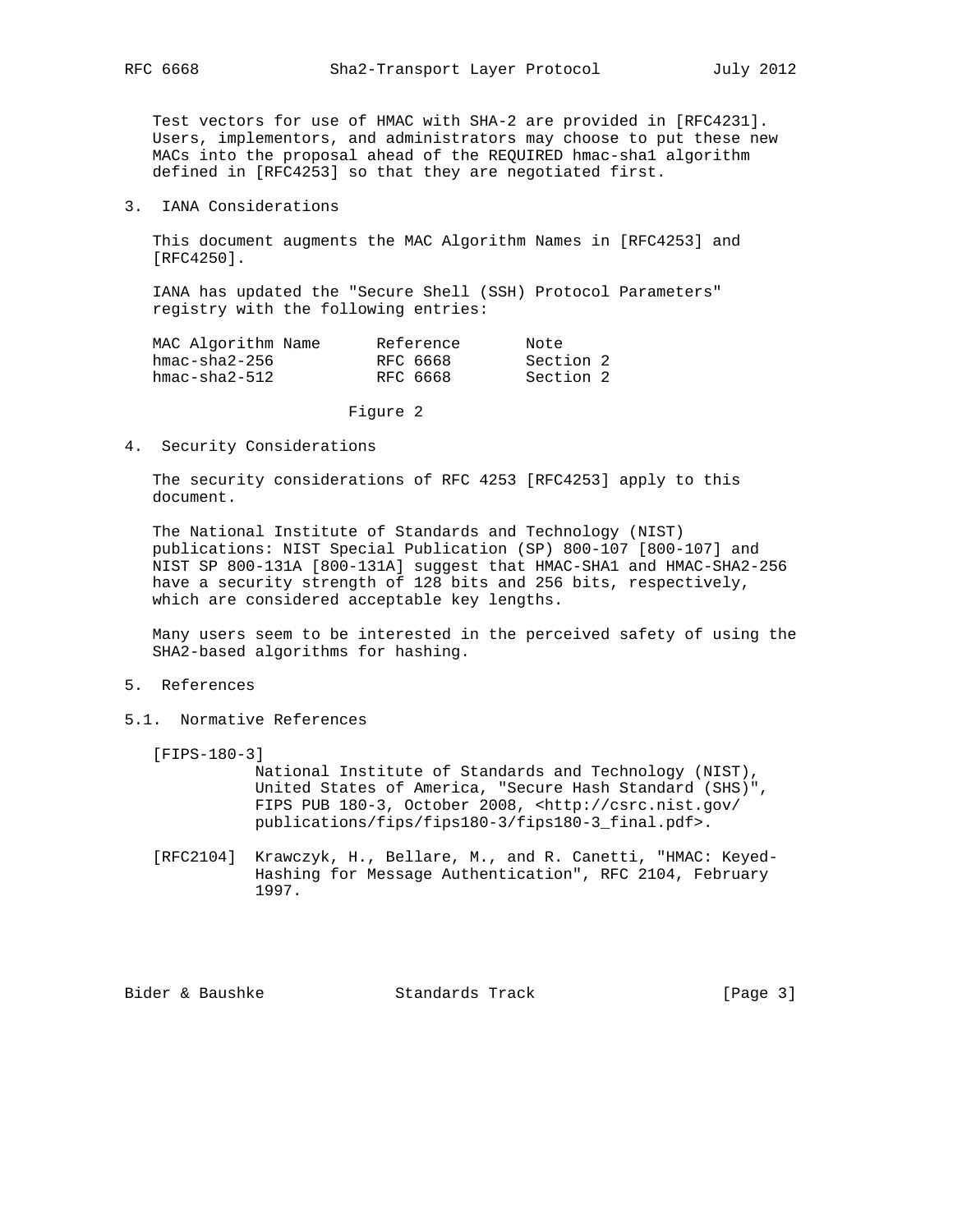- - [RFC2119] Bradner, S., "Key words for use in RFCs to Indicate Requirement Levels", BCP 14, RFC 2119, March 1997.
	- [RFC4231] Nystrom, M., "Identifiers and Test Vectors for HMAC- SHA-224, HMAC-SHA-256, HMAC-SHA-384, and HMAC-SHA-512", RFC 4231, December 2005.
	- [RFC4253] Ylonen, T. and C. Lonvick, Ed., "The Secure Shell (SSH) Transport Layer Protocol", RFC 4253, January 2006.
- 5.2. Informative References
	- [800-107] National Institute of Standards and Technology (NIST), "Recommendation for Applications Using Approved Hash Algorithms", NIST Special Publication 800-107, February 2009, <http://csrc.nist.gov/publications/ nistpubs/800-107/NIST-SP-800-107.pdf>.
	- [800-131A] National Institute of Standards and Technology (NIST), "Transitions: Recommendation for the Transitioning of the Use of Cryptographic Algorithms and Key Lengths", DRAFT NIST Special Publication 800-131A, January 2011, <http://csrc.nist.gov/publications/nistpubs/800-131A/ sp800-131A.pdf>.
	- [RFC4250] Lehtinen, S. and C. Lonvick, Ed., "The Secure Shell (SSH) Protocol Assigned Numbers", RFC 4250, January 2006.
	- [RFC4251] Ylonen, T. and C. Lonvick, Ed., "The Secure Shell (SSH) Protocol Architecture", RFC 4251, January 2006.
	- [RFC6151] Turner, S. and L. Chen, "Updated Security Considerations for the MD5 Message-Digest and the HMAC-MD5 Algorithms", RFC 6151, March 2011.
	- [RFC6194] Polk, T., Chen, L., Turner, S., and P. Hoffman, "Security Considerations for the SHA-0 and SHA-1 Message-Digest Algorithms", RFC 6194, March 2011.
	- [RFC6234] Eastlake 3rd, D. and T. Hansen, "US Secure Hash Algorithms (SHA and SHA-based HMAC and HKDF)", RFC 6234, May 2011.